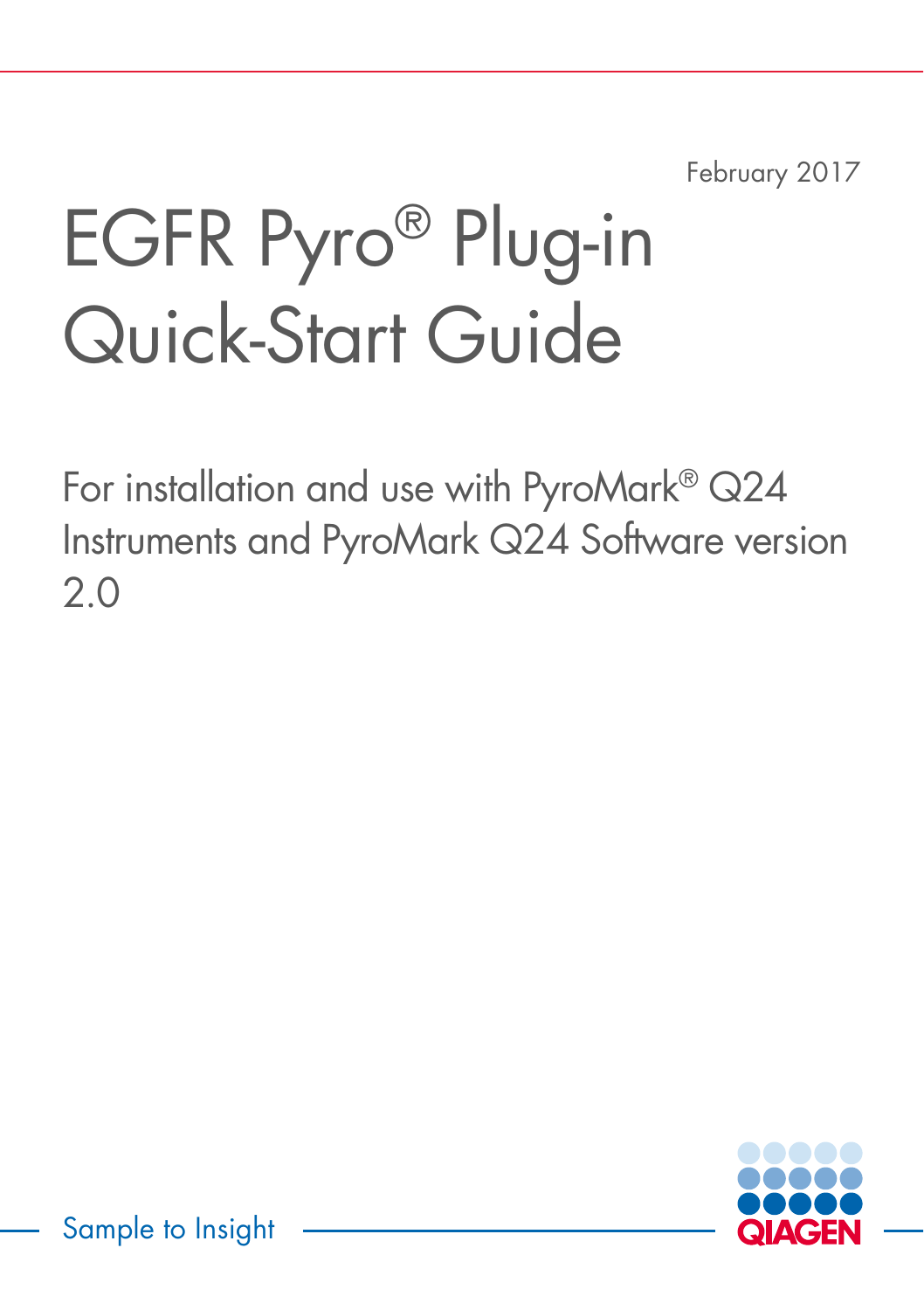# About the EGFR Pyro Plug-in

The EGFR Pyro Plug-in package contains the following:

- *EGFR Pyro Plug-in Quick-Start Guide*
- Two installation files
- Reference report for EGFR Pyro Plug-in functionality verification

Note: The EGFR Pyro Plug-in is intended to be used only in combination with the dedicated EGFR Pyro Kits indicated for applications described in the respective EGFR Pyro Kit handbooks.

#### Installation of the EGFR Pyro Plug-in

Important: The EGFR Pyro Plug-in must be installed on PyroMark Q24 instruments with PyroMark Q24 Software version 2.0.

- 1. Close PyroMark Q24 Software 2.0 if it is open.
- 2. Open the installation \*.zip file and extract the files.
- 3. Double-click the setup.exe file.
- 4. Follow the instructions in the dialog boxes that appear.
- 5. Start PyroMark Q24 Software 2.0. The EGFR Pyro Plug-in reports now appear under "AQ Add On Reports/EGFR" in the "Reports" menu in AQ mode.
- 6. Verify the Plug-in functionality (see "Verification of the EGFR Pyro Plug-in functionality" below).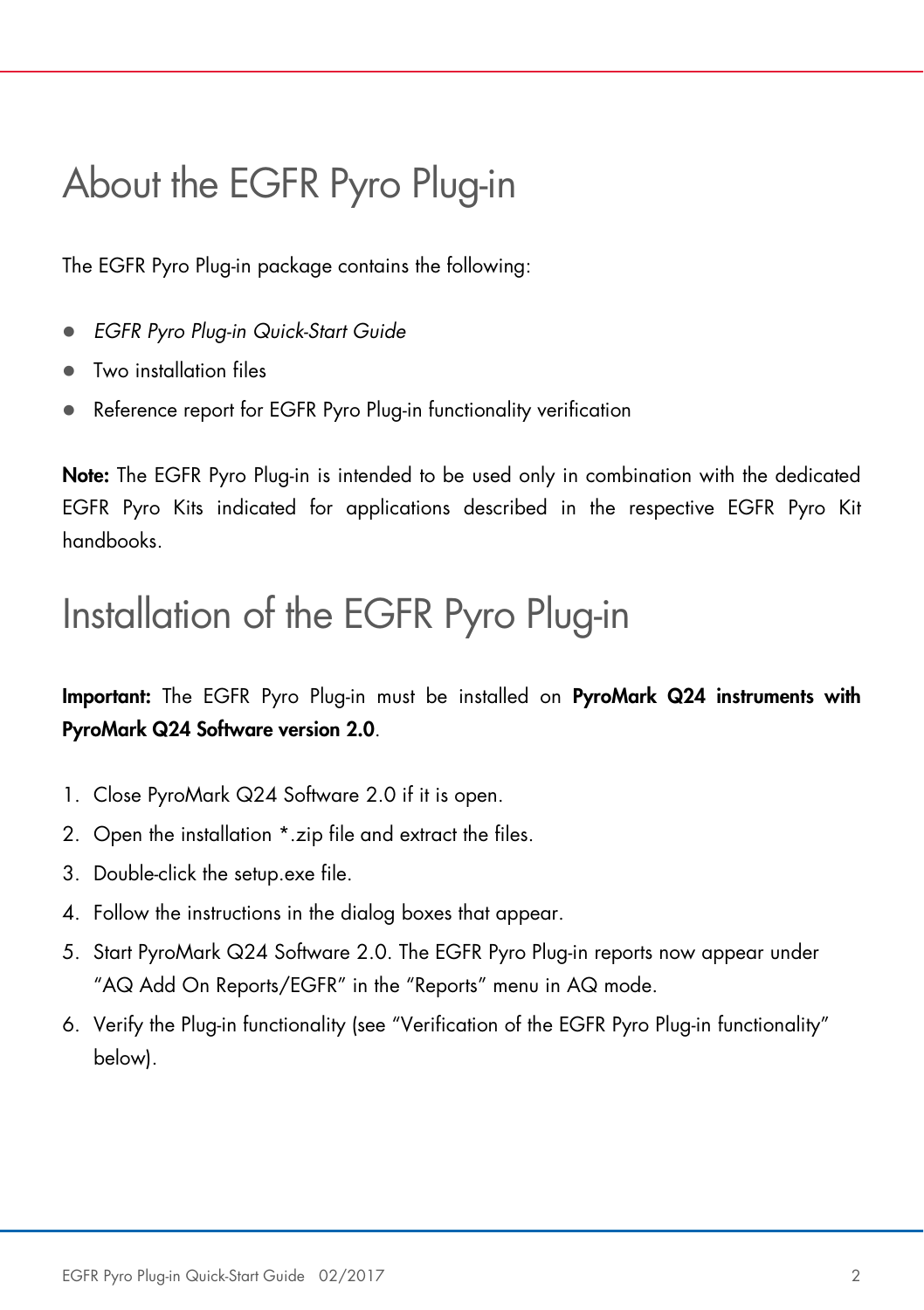# Verification of the EGFR Pyro Plug-in Functionality

Important: The verification should be performed each time new software is installed or upgraded on the computer.

The following steps describe how to verify that the software is working correctly and has not been affected by any changes to the computer.

- 1. Open the EGFR Example run under "Shortcuts/Example Files/PyroMark Runs/EGFR" in the shortcut browser.
- 2. Perform an "EGFR Exon 19 Deletions" analysis for all wells as described in "Analysis of a PyroMark Q24 Run" below.
- 3. Compare the results with the reference report. If the results are identical, correct function of the EGRF Pyro Plug-in is confirmed.

## Analysis of a PyroMark Q24 Run

The following steps describe the mutation analysis of a finished EGFR run using the EGFR Plug-in report.

- 1. Insert the USB stick containing the processed run file into the computer's USB port.
- 2. Move the run file from the USB stick to the desired location on the computer using Windows® Explorer.
- 3. Open the run file in the AQ mode of PyroMark Q24 Software either by selecting "Open" in the "File" menu or by double-clicking the file  $(\bullet)$  in the shortcut browser.
- 4. Select "AQ Add On Reports/EGFR" and "Exon 18 Codon 719", "Exon 20 Codon 768", "Exon 20 Codon 790", "Exon 21 Codons 858 to 861", or "Exon 19 Deletions" from "Reports" in the menu (Figure 1).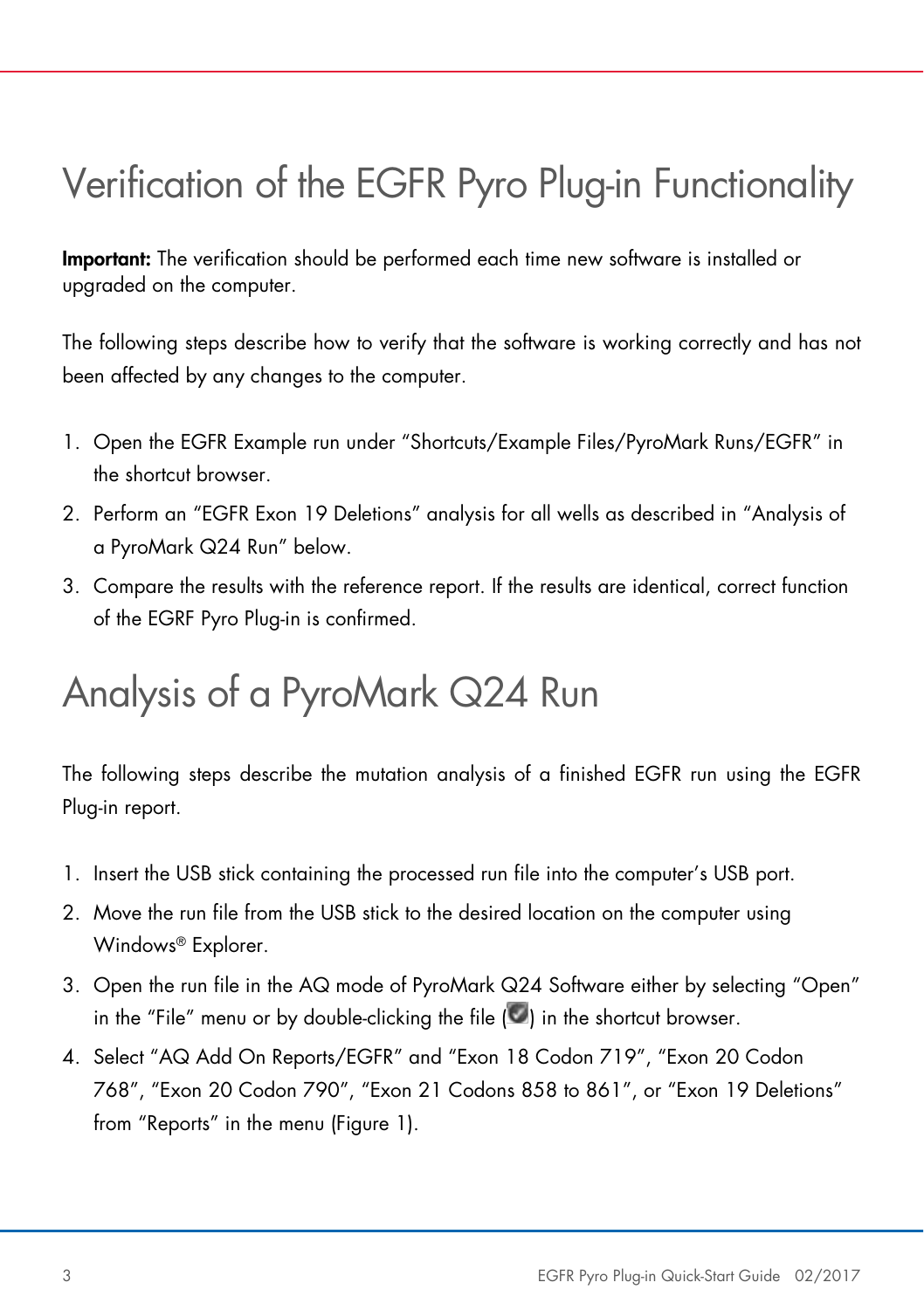

Figure 1. Mutation analysis of a finished EGFR run using the EGFR Pyro Plug-in.

5. The wells will automatically be analyzed for all mutations for which LOD is given in Table 1. The results will be presented in an overview table (see example in Figure 2 below), followed by detailed results comprising Pyrograms® and analysis quality.

| <b>Mutation</b>          | Amino acid substitution | LOB (% units) | LOD (% units) | COSMIC ID* (V70) |
|--------------------------|-------------------------|---------------|---------------|------------------|
| <b>Exon 19 Deletions</b> |                         |               |               |                  |
| 2233del15                | K745 E749del            | 0.6           | 1.6           | 26038            |
| 2235_2248>AATTC          | E746 A750>IP            | 0.8           | 1.6           | 13550            |
| 2235_2252>AAT            | E746_T751>I             | 1.1           | 2.8           | 13551            |
| 2235del15                | E746 A750del            | 0.9           | 1.8           | 6223             |
| 2236del15                | E746 A750del            | 0.2           | 1.2           | 6225             |
| 2237 2252>T              | E746 T751>V             | 0.8           | 2.4           | 12386            |
| 2237_2255>T              | E746_S752>V             | 0.6           | 1.6           | 12384            |
| 2237del15                | E746 T751>A             | 0.9           | 1.9           | 12678            |
| 2237del18                | E746_S752>A             | 0.5           | 1.7           | 12367            |
| 2238 2248>GC             | L747 A750>P             | 0.8           | 2.5           | 12422            |
| 2238 2252>GCA            | L747_T751>Q             | 0.2           | 0.6           | 12419            |
| 2238del18                | E746 S752>D             | 0.3           | 1.1           | 6220             |
| 2239 2248>C              | L747 A750>P             | 1.8           | 2.4           | 12382            |
| 2239 2251>C              | L747_T751>P             | 0.6           | 1.7           | 12383            |

Table 1. LOB and LOD determined for specific mutations with the EGFR Pyro Plug-in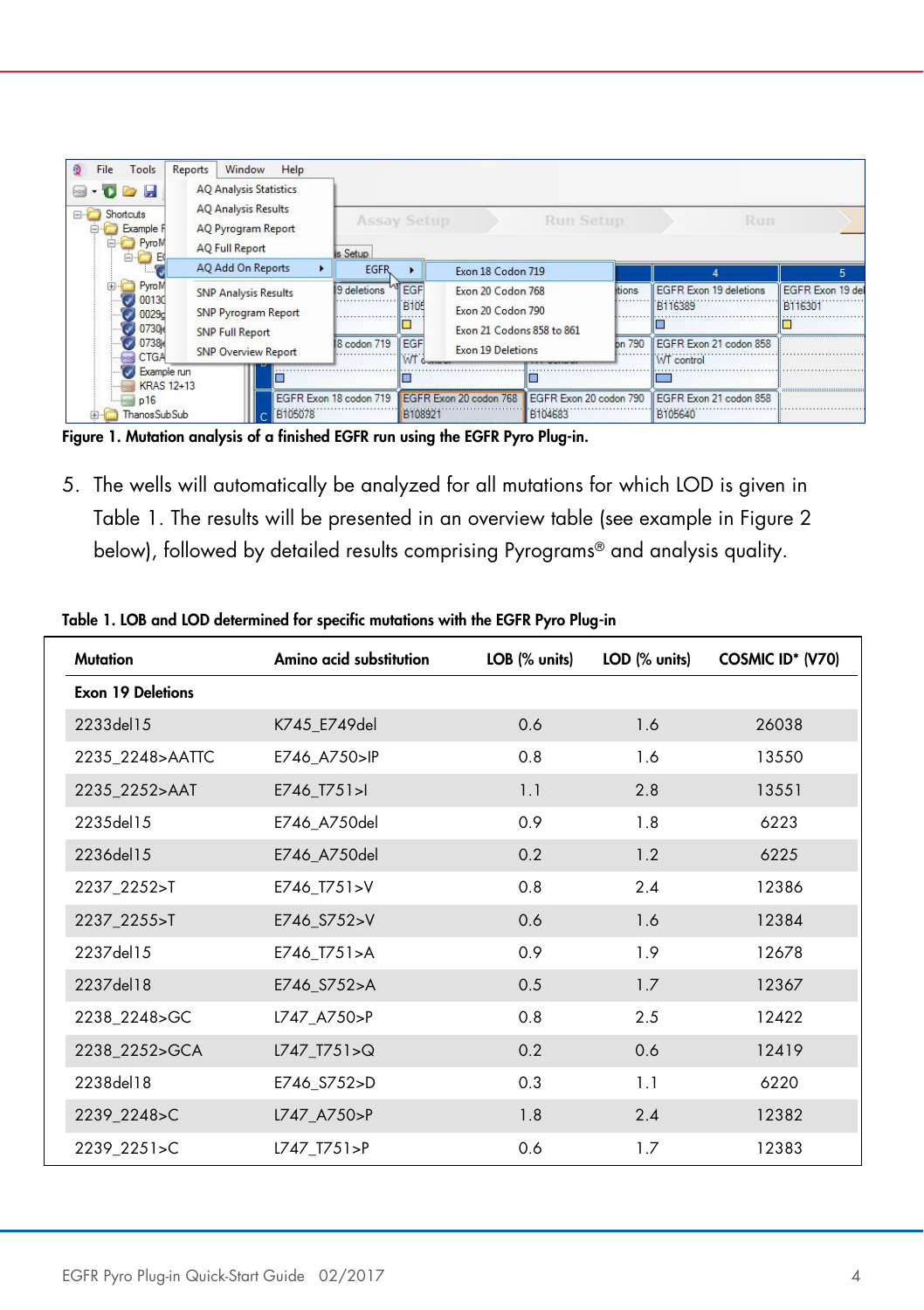| Amino acid substitution | LOB (% units) | LOD (% units)           | COSMIC ID* (V70) |
|-------------------------|---------------|-------------------------|------------------|
| L747_P753>Q             | 1.3           | 3.9                     | 12387            |
| L747 S752del            | 0.6           | 1.5                     | 6255             |
| L747 E749del            | 2.0           | 3.7                     | 6218             |
| L747 T751>S             | 0.4           | 1.5                     | 6210             |
| L747_T751del            | 0.9           | 1.9                     | 12369            |
| L747 P753>S             | 0.9           | 1.9                     | 12370            |
|                         |               |                         |                  |
| G719S                   | 0.9           | 1.5                     | 6252             |
| G719C                   | 1.0           | 1.6                     | 6253             |
| G719A                   | 4.7           | 9.1                     | 6239             |
|                         |               |                         |                  |
| S768I                   | 2.6           | 5.0                     | 6241             |
|                         |               |                         |                  |
| <b>T790M</b>            | 7.0           | 10.7                    | 6240             |
|                         |               |                         |                  |
| L858R                   | 0.6           | $2.6(5.5)$ <sup>†</sup> | 6224             |
|                         |               |                         |                  |
| L861Q                   | 3.2           | 4.3                     | 6213             |
| L861R                   | 1.9           | 4.2                     | 12374            |
|                         |               |                         |                  |

\* From the Catalogue of Somatic Mutations in Cancer, available online at the Sanger Institute at www.sanger.ac.uk/genetics/CGP/cosmic/.

† Lowest mutation level in a sample resulting in a measured frequency ≥LOD.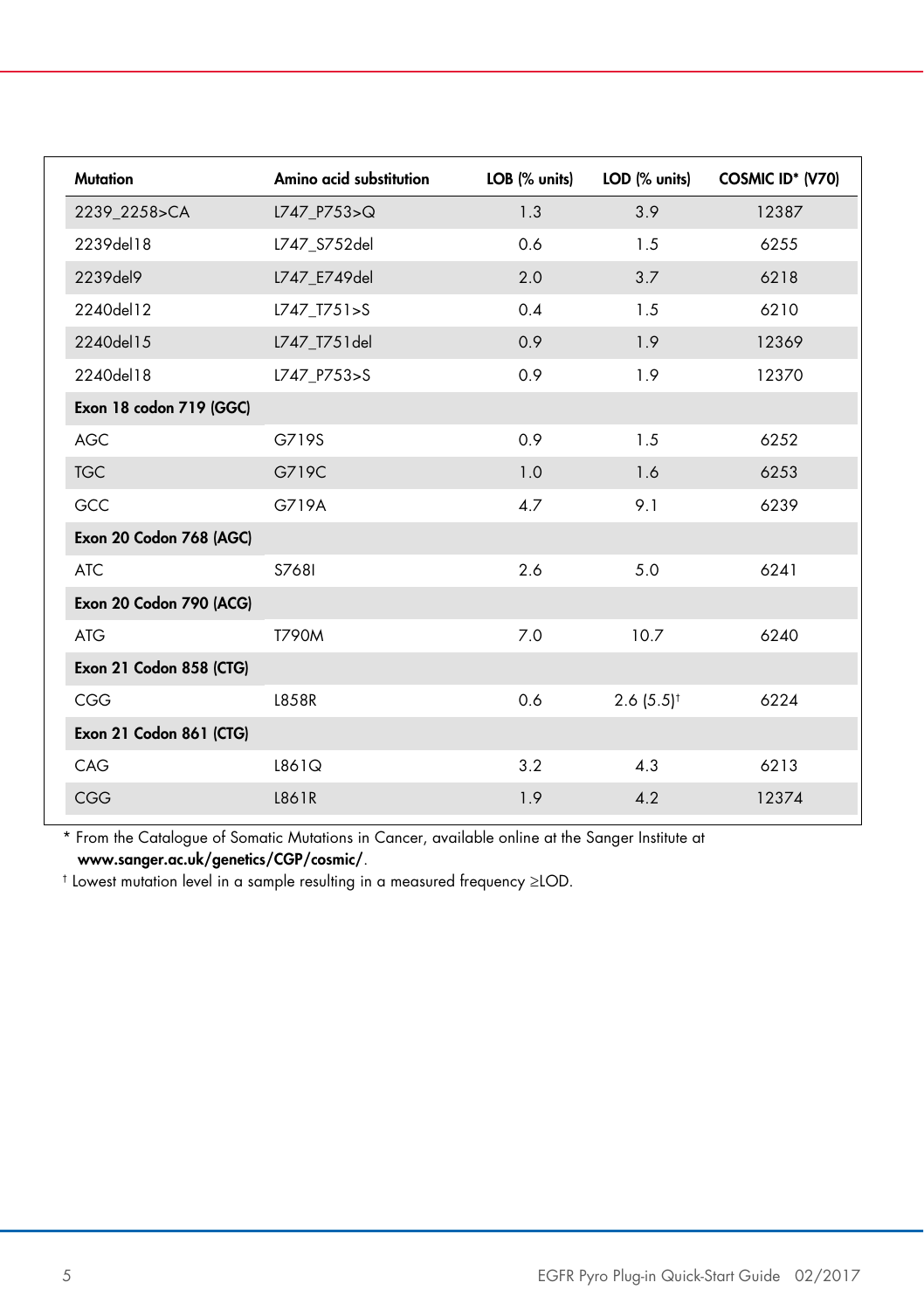#### **Summary**

| <b>Well</b>    | <b>Sample ID</b> | <b>Result</b>                | <b>Frequency</b><br>[% units] | <b>Nucleotide</b><br><b>Substitution</b> | <b>Amino Acid</b><br><b>Substitution</b> | Info |
|----------------|------------------|------------------------------|-------------------------------|------------------------------------------|------------------------------------------|------|
| A1             | B104683          | Mutation                     | 34.0                          | 2236del15                                | E746 A750del                             |      |
| A2             | B105072          | Wildtype                     |                               |                                          |                                          |      |
| A3             | B116390          | Mutation                     | 26.6                          | 2240del18                                | L747 P753>S                              |      |
| AA             | B116389          | Wildtype                     |                               |                                          |                                          |      |
| A <sub>5</sub> | B116301          | Potential low level mutation | 3.2                           | 2233del15                                | K745 E749del                             | 41,  |
| A6             | B116392          | Mutation                     | 15.4                          | 2235del15                                | E746 A750del                             |      |
| A7             | WT control       | Wildtype                     |                               |                                          |                                          |      |
| A8             | <b>NTC</b>       | <b>Failed Analysis</b>       |                               |                                          |                                          | л    |

See detailed results for further explanation.

NOTE: For further information about data evaluation please refer to the handbook.

Figure 2. Example results summary from an EGFR Pyro Plug-in analysis.

### Interpretation of Results and Detection of Low-Level Mutations

It is strongly recommended that a wild-type sample is included in every run for comparison and as a control for background levels.

Important: A "Check" or "Failed" quality assessment can be caused by an unexpected pattern of peaks. This may indicate an unexpected mutation that is not analyzed by the Plugin report. These samples should be analyzed manually using PyroMark Q24 Software and considering unexpected mutations. See the appropriate EGFR Pyro Kit handbook for details.

Important: The Pyrogram should always be compared to the histogram, which is shown in the detailed results of the Plug-in Report and can be displayed in the PyroMark Q24 software by right-clicking in the Pyrogram window. The Pyrogram should be examined for the appearance of unexpected peaks. In case the measured peaks do not match the height of the histogram bars and cannot be explained by rare or unexpected mutations, the result is not a basis for judgment of mutational status. It is recommended to rerun the sample.